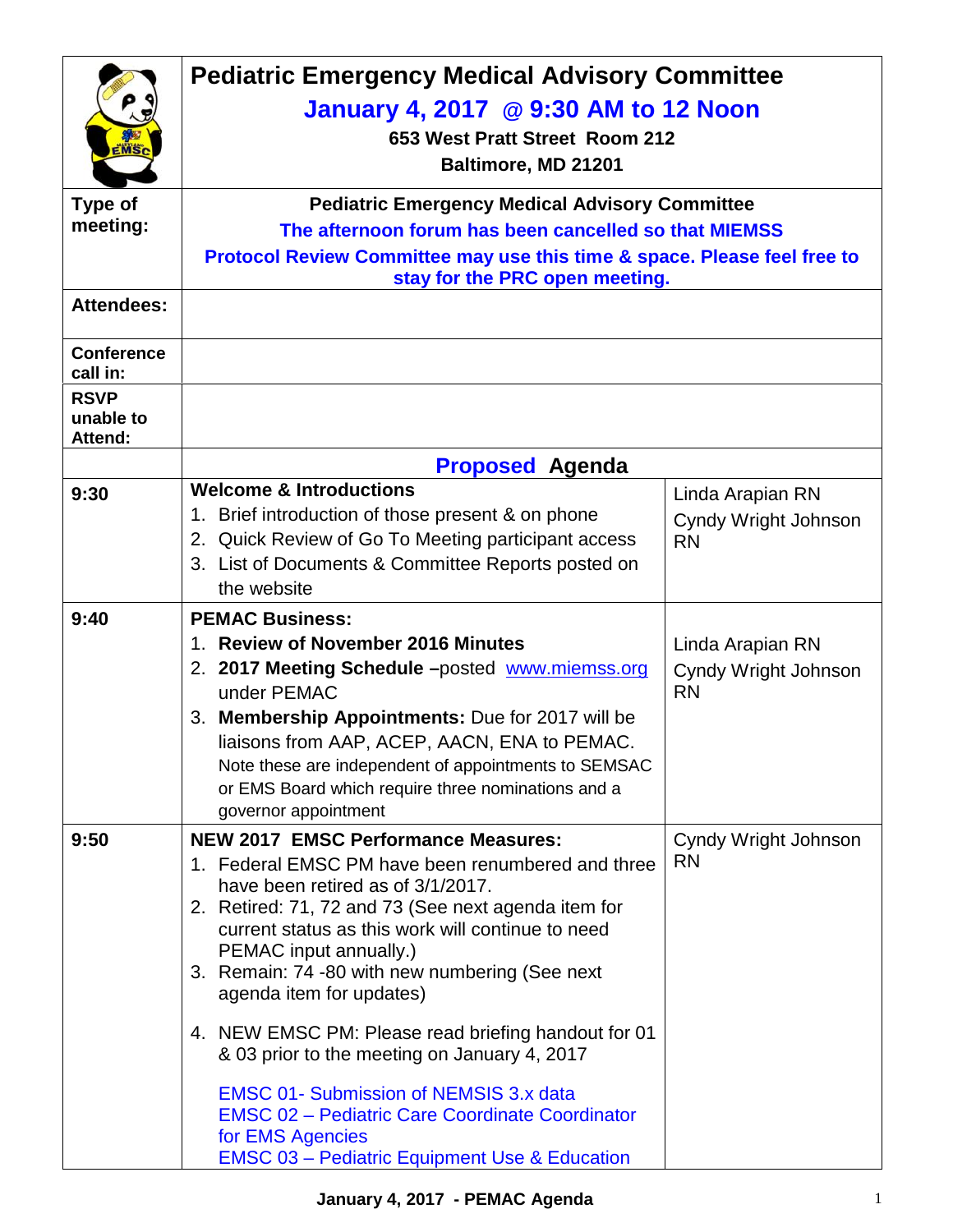| 10:20 | Update on EMSC Performance Measures -                                                                                                                                                                                                                                                                                                                                                                                                                | Cyndy Wright Johnson                                                                                             |
|-------|------------------------------------------------------------------------------------------------------------------------------------------------------------------------------------------------------------------------------------------------------------------------------------------------------------------------------------------------------------------------------------------------------------------------------------------------------|------------------------------------------------------------------------------------------------------------------|
|       | <b>EMSC PM 71 &amp; 72: On &amp; Off line Medical Direction</b>                                                                                                                                                                                                                                                                                                                                                                                      | <b>RN</b>                                                                                                        |
|       | 1) 2017 protocols are under review by EMS Board<br>2) Protocol Format input - pocket, spiral, three ring<br>notebook                                                                                                                                                                                                                                                                                                                                 |                                                                                                                  |
|       | 3) 2018 Protocol PEMAC projects include:<br>a. High Performance CPR for Pediatrics<br>b. TOR for Pediatrics<br>c. Update of Ventilator Protocol<br>d. Consideration of Fentanyl as primary pain<br>medication<br>e. Pediatric ETT - to cuff or un-cuff                                                                                                                                                                                               | a. Karen O'Connell MD<br>b. Jennifer Anders MD<br>c. Joint work group<br>d. Kathy Brown MD<br>e. Nick Dalesio MD |
|       | 4) Rollout for 2017 will be done all online, no DVD<br>option.                                                                                                                                                                                                                                                                                                                                                                                       |                                                                                                                  |
|       | <b>EMSC PM 73 - Ambulance Equipment</b><br>1) VAIP 2016 - approved by SEMSAC 9/1/16 and<br>going to the EMS Board in September<br>2) Work Group on Minimum Equipment standards for<br>all ground vehicles - report on status.                                                                                                                                                                                                                        | <b>Lisa Chervon NRP</b>                                                                                          |
|       | <b>EMSC PM 74 - Pediatric ED Categorization</b>                                                                                                                                                                                                                                                                                                                                                                                                      |                                                                                                                  |
|       | 1. PedsReady Assessment response in Maryland<br>a. 100% Thanks to Everyone<br>b. Range of Scores & Focus groups in winter                                                                                                                                                                                                                                                                                                                            | Cyndy Wright Johnson<br><b>RN</b>                                                                                |
|       | 2. Pediatric Education for hospitals:<br>a. APLS Hybrid Course 2016 - 2017: see flyer<br>b. ENPC Course - www.ena.org<br>c. CPEN Review course in February 2017 on lower<br>eastern shore<br>d. FEMA Pediatric Disaster MGT 439 course -<br>hosted by DC EMSC on 11/15 & 16, 2016                                                                                                                                                                    | Danielle Joy NRP RN                                                                                              |
|       | <b>EMSC PM 75 - Pediatric Trauma Centers - Maryland</b><br>has met this measure and continues to work with both<br>pediatric trauma and burns centers through QI,<br>Education and Prevention programs.                                                                                                                                                                                                                                              | Cyndy Wright Johnson<br><b>RN</b>                                                                                |
|       | <b>EMSC PM 76 &amp; 77: Interfacility &amp; Special Consults</b><br><b>Pediatric Base Station Courses: 2016</b><br>1.<br>September 8, 2016 - Howard County (Thursday AM)<br>➤<br>▶ 2017 Courses: (9A -12Noon Course with 1-2 hours<br>for hospital focused discussions)<br>January $18^{th}$ 2017 @ CNHS<br>$\circ$<br>$\circ$ April 6 <sup>th</sup> 2017 @ Howard County<br>o July 13, 2017 @ JHCC<br>September14th 2017 @ Howard County<br>$\circ$ | Cyndy Wright Johnson<br><b>RN</b>                                                                                |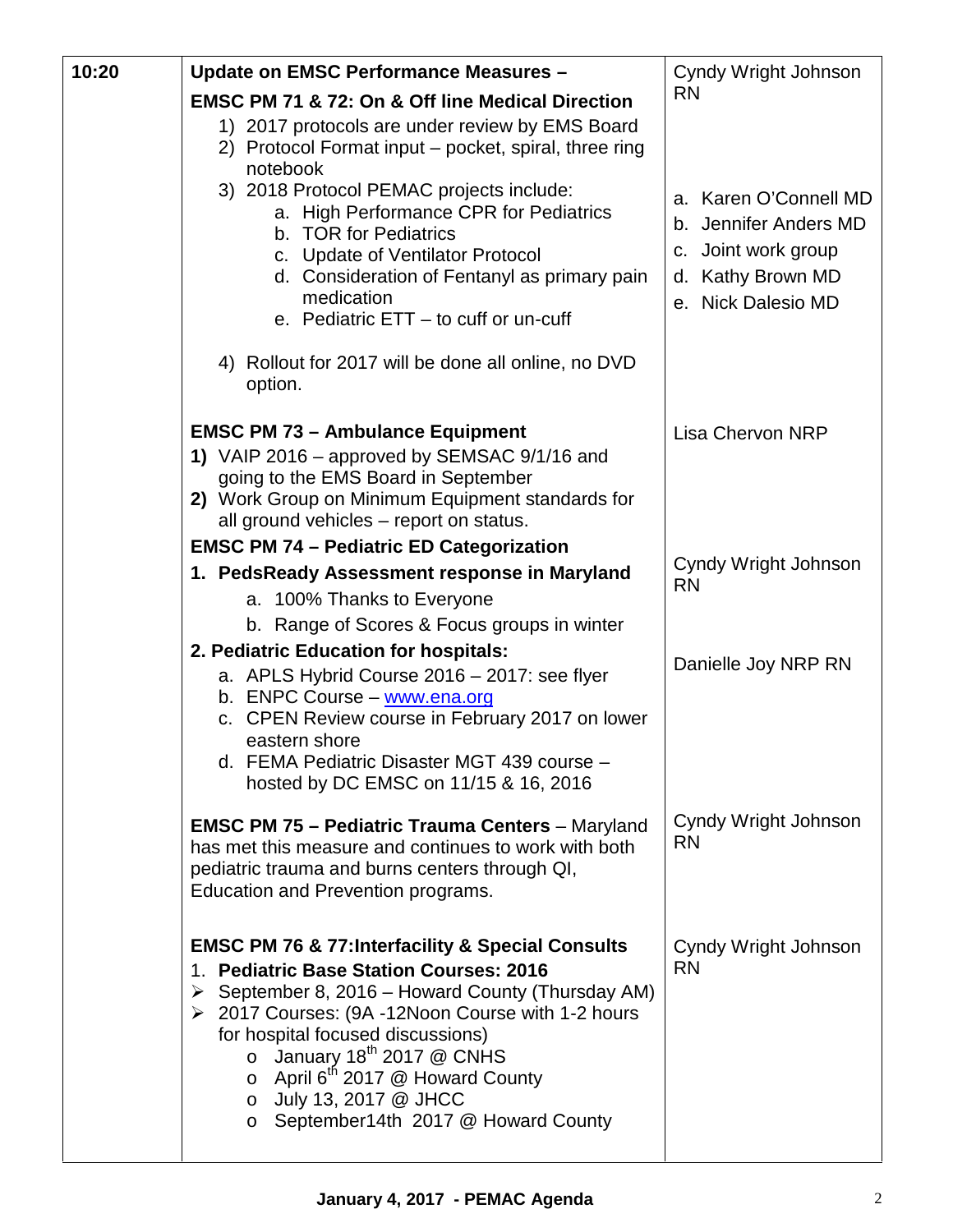|          | <b>EMSC PM 78 - EMS Education</b>                                                                                                                                                                                                                                                       | Danielle Joy RN NRP        |
|----------|-----------------------------------------------------------------------------------------------------------------------------------------------------------------------------------------------------------------------------------------------------------------------------------------|----------------------------|
|          | 1. 2017 Conference Schedule dates are set - topic<br>under development (See Conference List)                                                                                                                                                                                            |                            |
|          | 2. PEPP 3rd Edition:<br>a. October 28, 2016 (Friday) at MIEMSS<br>b. November 10, 2016 (Thurs.) - Washington<br><b>County EMS</b><br>c. February 18, 2017 (Saturday) St Mary's<br>County<br>d. Instructor pool welcome new faculty who have<br>taken the 3 <sup>rd</sup> edition course |                            |
|          | 3. BLS Committee                                                                                                                                                                                                                                                                        | <b>Richard High EMT</b>    |
|          | 4. ALS Committee                                                                                                                                                                                                                                                                        | <b>Judy Micheliche NRP</b> |
| 10:30AM  | <b>Research and EVBG update</b><br>1. November 2016 Research Forum Feedback                                                                                                                                                                                                             | Jen Anders MD              |
|          | 2. Ongoing Pediatric QIC & DART projects<br>Evaluation of protocols<br>$\checkmark$ 2016 Sepsis - Jen Anders MD<br>$\checkmark$ Region 3 Seizure project - Rich Lichenstein MD<br>$\checkmark$ Pain Medication - Kathy Brown MD<br>3. WB-CARN EMS partner in Prince George's            | Kathy Brown MD             |
|          | <b>County</b><br>✓ Data Linkage Project<br>← Asthma Scoring Tool Project                                                                                                                                                                                                                | Jen Anders MD              |
|          | 4. EMSC TI Grant updates<br>√ PDTree: An EMS Triage Tool for Pediatric<br><b>Destination Decision Making (J Anders MD)</b>                                                                                                                                                              | Committee                  |
| 10:45 AM | 5. Other projects<br><b>Family Centered Care Sub Committee</b><br>1. EMSC National FAN update - the new EIIC for<br>EMSC has launched a new website:<br>https://emscimprovement.center/search/?q=Family+<br><b>Advisory+Network</b>                                                     | Mary Ellen Wilson RN       |
|          | 2. Right Care Awards $-2017$ form is posted and has<br>been handed out at meetings. (Capturing stories of<br>Right Care from children – future project)                                                                                                                                 |                            |
|          | 3. Panda Bear Mascot-FAN Panda                                                                                                                                                                                                                                                          |                            |
|          | 4. 2016 Project (NEW): Curriculum for families to<br>become "Emergency Ready"                                                                                                                                                                                                           |                            |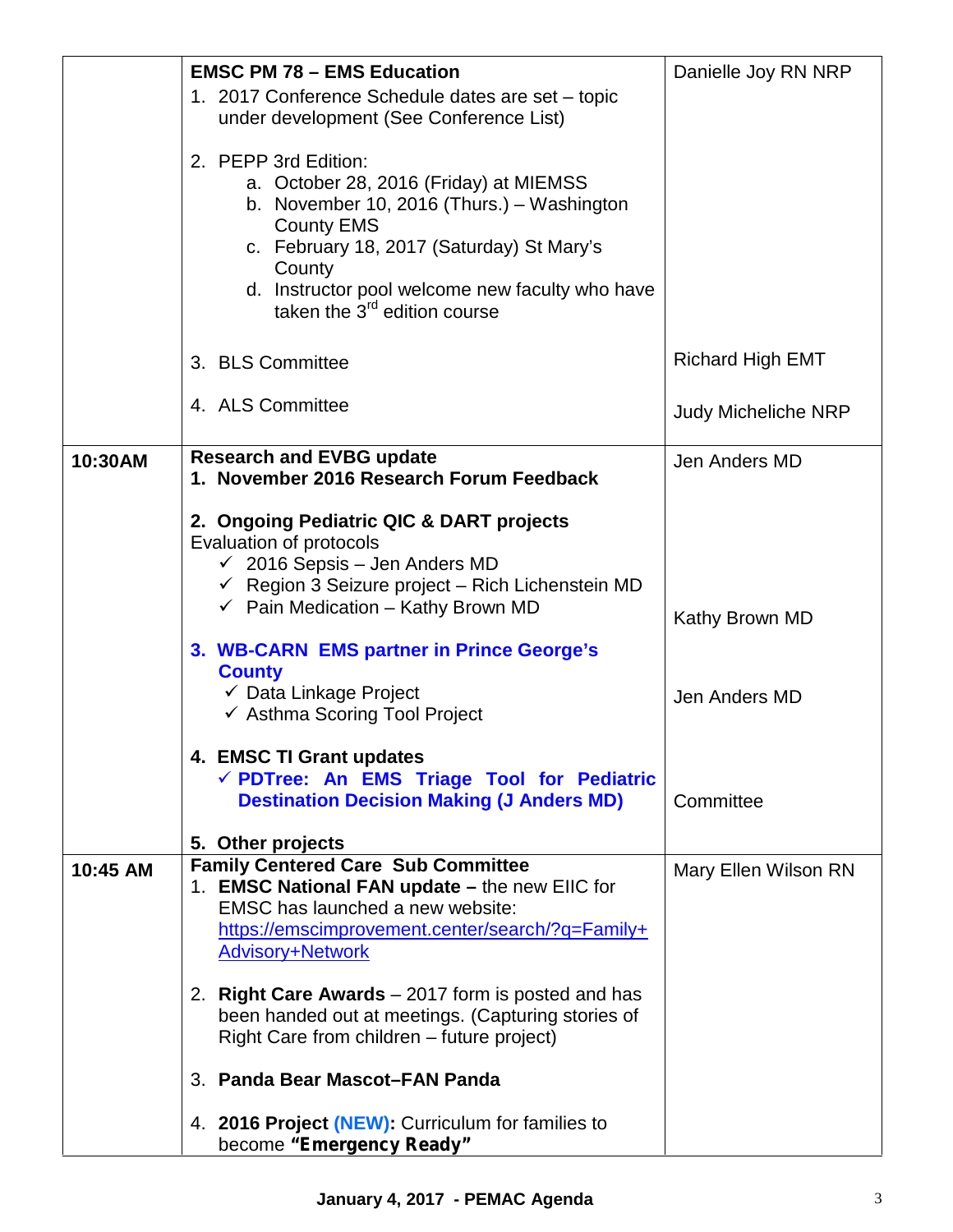| 11:00 AM | <b>Maryland Organizations &amp; Committees</b>                                                                                                                                                          |                                   |
|----------|---------------------------------------------------------------------------------------------------------------------------------------------------------------------------------------------------------|-----------------------------------|
|          | <b>AAP Updates</b>                                                                                                                                                                                      | Jen Anders MD/Rich                |
|          | Maryland update - COPEM & COVIPP<br>➤                                                                                                                                                                   | Lichenstein MD                    |
|          | $\triangleright$ National update – COPEM                                                                                                                                                                | Cyndy Wright Johnson<br><b>RN</b> |
|          | <b>ACEP Updates - new website &amp; management</b><br>www.mdacep.org<br>$\triangleright$ Maryland update - EMS Committee<br>> Maryland's NEW - Pediatric Committee<br>$\triangleright$ National Updates | Kathy Brown MD                    |
|          | ENA Updates - www.mdena.org (NEW website live)<br>$\triangleright$ State report<br>$\triangleright$ Local updates<br>> Maryland ENA Regional Conferences<br>(www.mdena.org)                             | Barbara Ayd RN                    |
|          | $\triangleright$ ENA by the Bay May 2017                                                                                                                                                                |                                   |
|          | <b>SCHOOL HEALTH Updates</b><br>$\triangleright$ School Health committee(s) update<br><b>School Emergency Health Guidelines</b><br>➤<br>➤                                                               | Laurel Moody RN                   |
|          | <b>Critical Care Updates</b>                                                                                                                                                                            |                                   |
|          | $\triangleright$ AACN                                                                                                                                                                                   | Liz Berg RN                       |
|          | $\triangleright$ AAP                                                                                                                                                                                    | <b>Charlotte Glicksman</b>        |
|          | <b>Commercial Ambulance Service Advisory</b><br><b>Committee (CASAC @ MIEMSS)</b>                                                                                                                       | MD/ Jason Custer MD               |
|          | $\triangleright$ SCT subcommittee – workgroup on protocols                                                                                                                                              | <b>Jill Dannenfelser RN</b>       |
|          | <b>Neonatal subcommittee</b> – work concluded for now<br>➤                                                                                                                                              | <b>Lisa Chervon NRP</b>           |
|          | <b>Jurisdictional Affairs Committee (JAC @ MIEMSS)</b><br>$\triangleright$ BLS<br>$\triangleright$ ALS                                                                                                  |                                   |
|          | <b>Instructors</b>                                                                                                                                                                                      | <b>Richard High EMT</b>           |
|          |                                                                                                                                                                                                         | <b>Judy Micheliche NRP</b>        |
|          |                                                                                                                                                                                                         | Paul Massarelli NRP               |